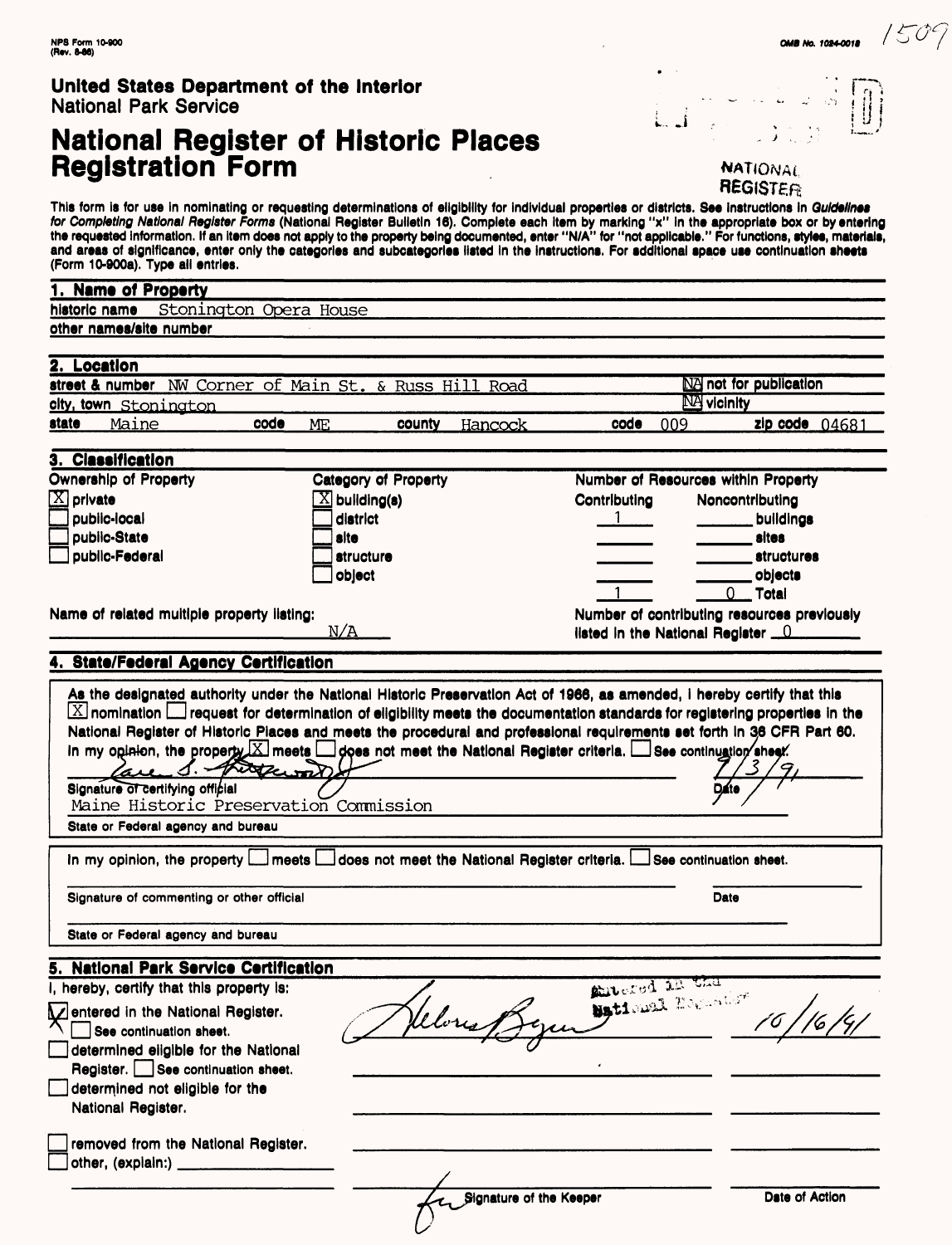| Historic Functions (enter categories from instructions)                     | Current Functions (enter categories from instructions) |  |  |
|-----------------------------------------------------------------------------|--------------------------------------------------------|--|--|
| Recreation & Culture/Theater                                                | Recreation & Culture/Theater                           |  |  |
|                                                                             |                                                        |  |  |
| '. Description                                                              |                                                        |  |  |
| <b>Architectural Classification</b><br>(enter categories from instructions) | Materials (enter categories from instructions)         |  |  |
|                                                                             | foundation __ Stone/Granite                            |  |  |
| No Style                                                                    | Wood/Shingle<br>walls <u>walls</u>                     |  |  |
|                                                                             | Wood/Weatherboard                                      |  |  |
|                                                                             | Asphalt<br>roof                                        |  |  |
|                                                                             |                                                        |  |  |

**Describe present and historic physical appearance.**

Standing atop a rock outcropping with a commanding view over Stonington Harbor, the Stonington Opera House is a long rectangular frame building sheathed in wood shingles and weatherboards. It is composed of a tall hipped roof block at the south end and a long low gabled projection to the rear. The taller section contains the stage, fly, wings, and dressing rooms. Theater seating is located in the ell.

The south-facing front elevation, which is actually the back of the stage, is the most conspicuous. Its expansive wall surface is broken only by a single two-over-two window centrally located below a large wooden sign emblazoned with the words OPERA HOUSE. The shingle covering is varied by a sawtooth pattern that extends twelve courses below the window (this is repeated around the entire building). A pair of two-over-two windows on the lower story originally flanked a section of vertical boards used to display playbills (the sign board survives in storage and is scheduled for restoration). At one time, a third window was located near the southwest corner. Weatherboard sheathing further distinguishes this level from the upper part.

The building's long east side elevation features a door and two-overtwo window on the lower level of the front block, a similar window just below the center of the upper wall, and an engaged projecting addition at the northeast corner. There are two small windows in this addition which contains lavatories as well as the main entrance and ticket booth. Documentary photographs reveal that this addition at one time extended the full length of the rear block. However, it is not certain when this was in place. It is presumed that the ticket booth. located in the northeast It is presumed that the ticket booth, located in the northeast corner, has always been in that spot thereby suggesting that some type of projection was always a part of this section of the building. During the theatre's use as a roller skating rink, the piece which was removed in 1980 was used to store skates. In addition to the main entry, the rear elevation features a second doorway near the northwest corner and a pair of symmetrically placed two-over-two windows below the gable peak. The west side wall is punctuated by a pair of small windows installed c. 1950 in place of five two-over-two units. Restoration of this fenestration pattern is being considered. A door and upper window are located in the tall south block.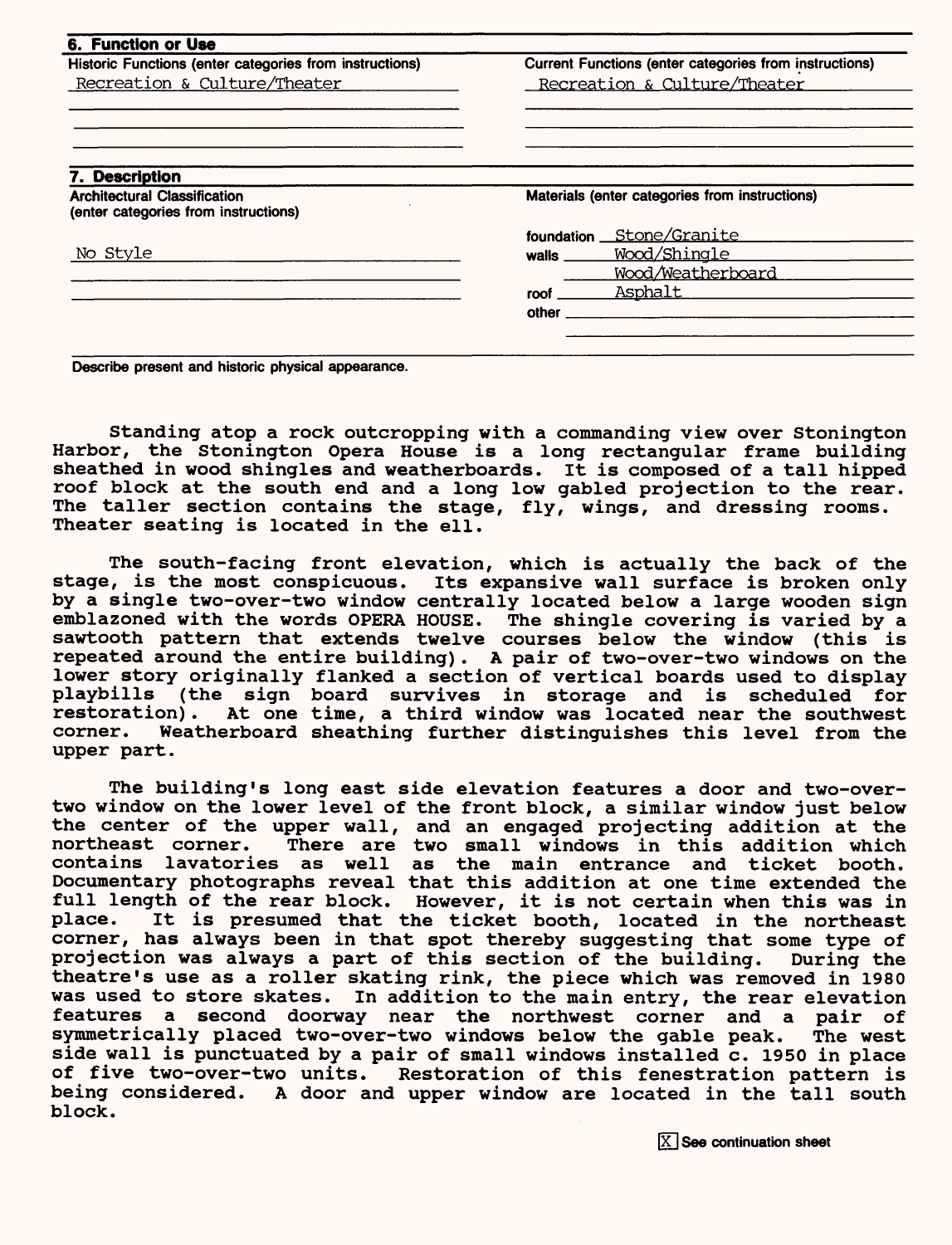**United States Department of the Interior** National Park Service

## **National Register of Historic Places Continuation Sheet**

Section number  $\frac{7}{2}$  Page  $\frac{2}{2}$ 

Inside, the Opera House is separated into three distinct sections. At the rear is the ticket booth and vestibule where a pair of doors open into<br>a narrow space beneath the projection booth. This latter feature is a narrow space beneath the projection booth. This latter feature is<br>supported by four turned posts thought to be original elements. Theatre supported by four turned posts thought to be original elements. seating is arranged in three sections on a hardwood floor which slopes upward to the stage. The present color scheme of red with gold trim is based on an analysis of the prior color through paint scrapings. Behind the present analysis of the prior color through paint scrapings. movie screen is the third section of the interior containing the stage proper, the wings, and fly space. One painted scene and a variety of hardware survives from the building's period of use for live entertainment. In addition, two sets of stairs lead to the former dressing rooms below the stage where a number of playbills are still posted on those sections of the walls that are sheathed in narrow tongue-and-groove boards.

Of final note on the interior is the projection booth now located at the<br>of the auditorium in what was originally an open gallery. This rear of the auditorium in what was originally an open gallery. structure, which was installed in the late 1910s, consists of a steel frame supporting an asbestos tile enclosure. Its fireproof construction, including the flooring, was designed with a system to automatically close any openings in the shell. The use of unstable nitrate-based film in this period underlay the use of such a system. Housed within the booth are a pair of c. 1940 Simplex projectors which have recently been modified by the removal of the carbon-burning arc lighting fixtures. These have been retained, however, as have the previous projectors used here.

In 1980 the Opera House underwent a substantial rehabilitation that included repainting of the interior and exterior, replacement of deteriorated sills, and a redesigned roof. This latter operation involved the replacement of the gabled theatre roof which was determined to be structurally deficient. The new trusses were joined to the original walls and rear elevation, but resulted in a slightly greater slope that elevated the ridge about four feet above the original height.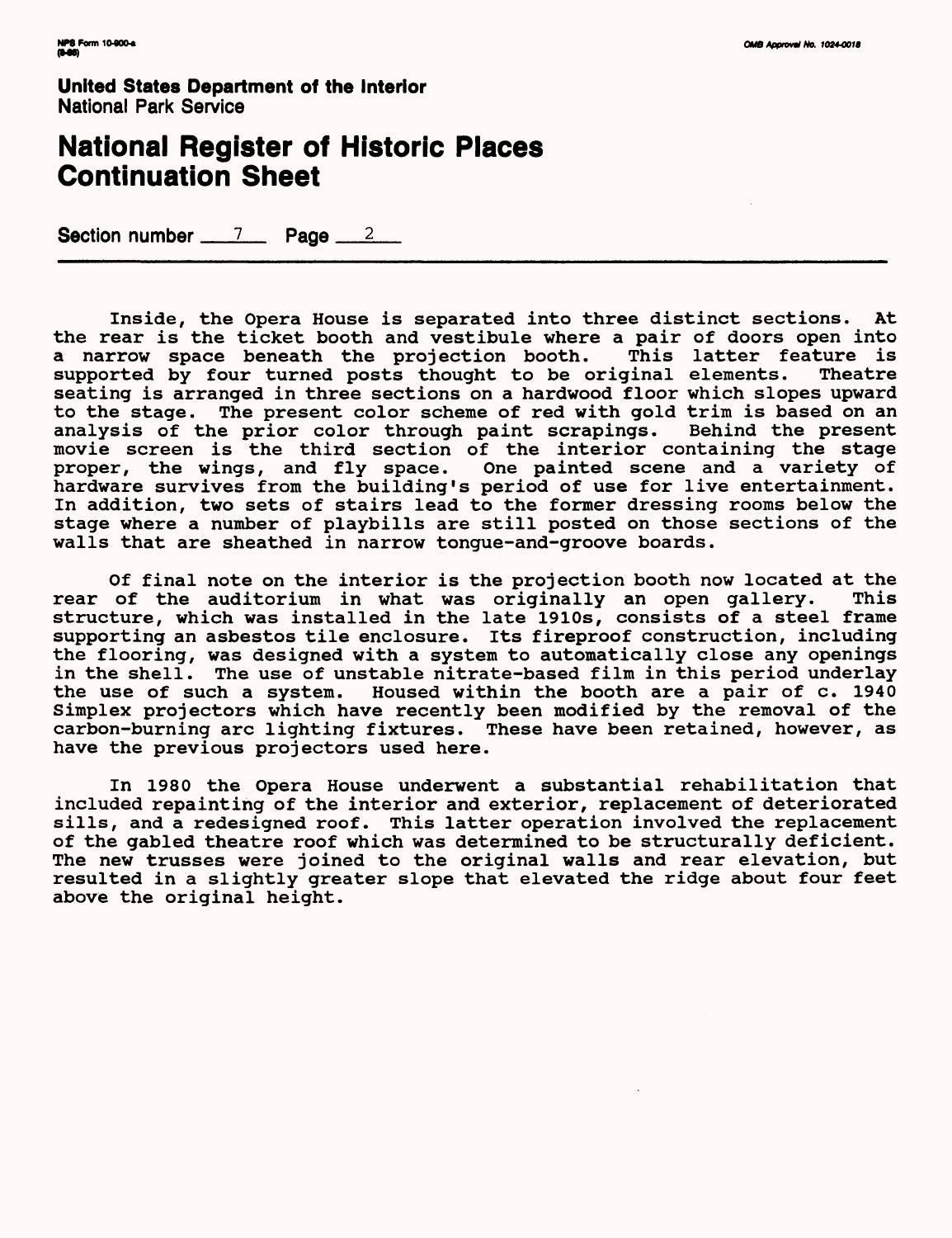| 8. Statement of Significance                                                                                                                               | $\overline{\phantom{a}}$                       |                                             |  |  |  |
|------------------------------------------------------------------------------------------------------------------------------------------------------------|------------------------------------------------|---------------------------------------------|--|--|--|
| Certifying official has considered the significance of this property in relation to other properties:<br>$\overline{X}$ locally<br>nationally<br>statewide |                                                |                                             |  |  |  |
| Applicable National Register Criteria<br>$X$ $A$<br>l B<br>$[X]$ C                                                                                         | 1D                                             |                                             |  |  |  |
| <b>Criteria Considerations (Exceptions)</b><br>l B<br>С<br>А                                                                                               | ΙE<br>lG.<br>ΙF<br>D                           |                                             |  |  |  |
| Areas of Significance (enter categories from instructions)<br>Architecture<br>Entertainment/Recreation<br>Performing Arts                                  | <b>Period of Significance</b><br>$1912 - 1941$ | <b>Significant Dates</b><br>1912<br>c. 1920 |  |  |  |
|                                                                                                                                                            | <b>Cultural Affiliation</b><br>N/A             |                                             |  |  |  |
| <b>Significant Person</b><br>N/A                                                                                                                           | Architect/Builder<br>Unknown                   |                                             |  |  |  |

**State significance of property, and justify criteria, criteria considerations, and areas and periods of significance noted above.**

Constructed in 1912 on the site of a nineteenth century music hall which had burned two years earlier, the Stonington Opera House is one of only a handful of extant buildings of the type in Maine. Its exterior and interior appearance reflect a type of design peculiar to its historic function. Furthermore, the structure embodies a once common pattern of local cultural activity in Maine towns during the late nineteenth and early twentieth centuries. For these reasons it is eligible for nomination to the National Register under Criteria A and C.

According to historians, in 1886 local entrepreneur Charles Russ erected the Music Hall on the present site of the Opera House. This building quickly became the cultural center of the bustling community whose growth and development were tied to the granite quarry operations on nearby Crotch Island. In 1900 it was substantially enlarged by the addition of a four story block at the south end. Located in the space immediately in front of the present stage block, this addition featured first story commercial space, an apartment, a third story balcony, and portions of the enlarged stage. Renamed the Stonington Opera House, this facility is said to have been able to seat nearly 1,000 people. It burned to the ground in 1910.

In 1912 the present opera house was built by Dr. B. Lake Noyes, Jewett<br>Noyes and others. Although considerably reduced in size from the prior Although considerably reduced in size from the prior structure, this new facility accommodated an equal range of functions including that of a town hall (until 1951), roller skating rink, high school basketball court (until 1946-47), and a screening hall for silent movies. Its acquisition in 1928 by Dr. Lewis S. Tewksbury (and his partner George H. Noyes) was the beginning of a nearly 30 year period of association with this owner, at the outset of which "talkies" were first introduced to the local screen. By then, live shows were no longer an element in the mix of entertainment housed in the opera house. Although it continued to bear the sign which proclaimed its original function, a designation prominently evident in the works of such celebrated artists as John Marin, its promotion

I

 $[\overline{X}]$  See continuation sheet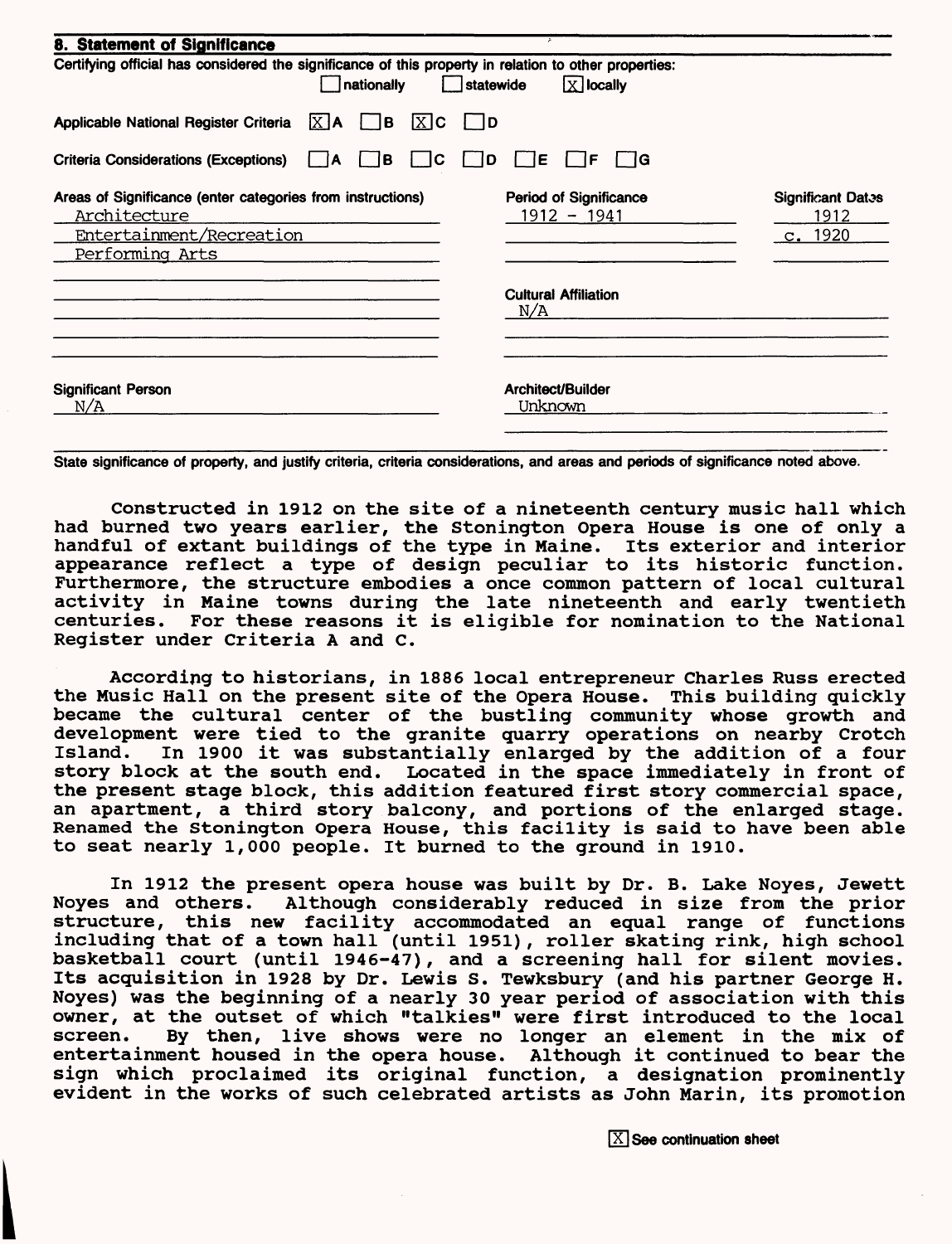#### **9. Major Bibliographical References**

| Author's interview with Michael Conners. July 9, 1991                                                                                                   |                                                                                                  |
|---------------------------------------------------------------------------------------------------------------------------------------------------------|--------------------------------------------------------------------------------------------------|
| July 17, 1980.                                                                                                                                          | Gross, Clayton H. "The Opera House Glory Days." Island Advantages (Stonington).                  |
|                                                                                                                                                         | . "Memories of The Opera House." Island Advantages. July 24, 1980.                               |
|                                                                                                                                                         |                                                                                                  |
| Previous documentation on file (NPS):                                                                                                                   | See continuation sheet                                                                           |
| preliminary determination of individual listing (36 CFR 67)<br>has been requested                                                                       | Primary location of additional data:<br>$\overline{\text{X}}$ State historic preservation office |
| previously listed in the National Register                                                                                                              | Other State agency                                                                               |
| previously determined eligible by the National Register<br>designated a National Historic Landmark                                                      | Federal agency<br>Local government                                                               |
| recorded by Historic American Buildings<br>Survey $#_$                                                                                                  | <b>University</b><br>Other                                                                       |
| recorded by Historic American Engineering<br>Record #                                                                                                   | Specify repository:                                                                              |
| 10. Geographical Data                                                                                                                                   |                                                                                                  |
| Acreage of property Less than 1                                                                                                                         |                                                                                                  |
| <b>UTM References</b><br>$[5]$ 2 <sub>1</sub> 6 6 3 <sub>1</sub> 5 $[4]$ 8 8 9 0 2 0<br>$\lfloor 1, 9 \rfloor$<br>A<br>Northing<br>Easting<br>Zone<br>C | в<br>Northing<br>Easting<br>Zone<br>D<br>See continuation sheet                                  |
|                                                                                                                                                         |                                                                                                  |
| Verbal Boundary Description                                                                                                                             |                                                                                                  |
| The Opera House occupies the Town of Stonington tax map 7B, lot 45.                                                                                     |                                                                                                  |
|                                                                                                                                                         |                                                                                                  |
|                                                                                                                                                         | See continuation sheet                                                                           |
| <b>Boundary Justification</b>                                                                                                                           |                                                                                                  |
|                                                                                                                                                         |                                                                                                  |
| property.                                                                                                                                               | The boundary embraces the entire village lot historically associated with this                   |
|                                                                                                                                                         | See continuation sheet                                                                           |

| name/title __Kirk F. Mohney, Architectural Historian |                          |  |
|------------------------------------------------------|--------------------------|--|
| organization Maine Historic Preservation Commission  | date __July,1991,        |  |
| street & number 55 Capitol Street                    | telephone (207) 289-2132 |  |
| city or town Augusta,                                | state Maine              |  |
|                                                      |                          |  |

1